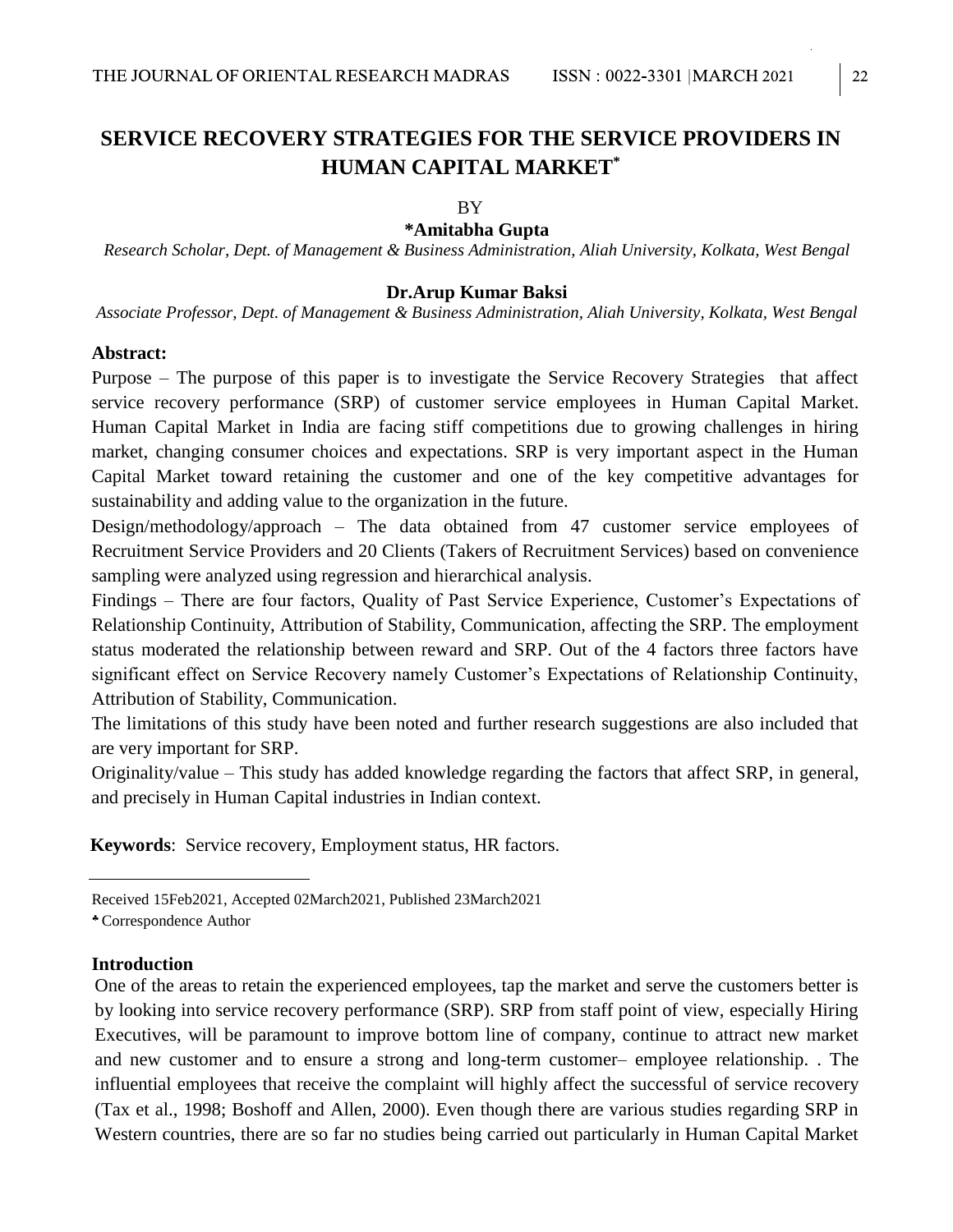and, furthermore, models developed in particular cultural conditions and socioeconomic nature cannot be completely used and generalized to different places (Yavas et al., 2003). Jayasimha and Murugaiah, (2008) had suggested that more studies need to be done to understand and improve the service recovery of Human Capital Market. Service recovery is a vital aspect of employee performance (Nik et al., 2011). The study will be carried out in a specific context to examine whether there is a relationship between organizational (customer service orientation and top management commitment), human resource management (rewards, training, teamwork and empowerment) and personal (affective organizational commitment, role ambiguity, role conflict and emotional exhaustion) variables toward SRP by customer service employees. There are some limitations in using specific context but it will help in contributing to service recovery literature by carrying out preliminary studies on ignored areas in service research.

**Literature Review**: Many researchers in services marketing have suggested that the quality of a customer-organization relationship affects customers' responses to service failures (Berry 1995; Goodman et al., 1995; Kelley and Davis 1994). Some propose that customer relationships provide an important buffer to service firms when service failures occur, resulting in less customer dissatisfaction. Berry (1995) suggested that customers may exhibit greater tolerance for failures when service personalization and customization lead to social relationships with the service provider (e.g., regular communications, continuity with the same employee, name recognition, and service augmentation). Ronald et al (2011) focused on customers' expectation of relationship continuity and observed that service recovery (following a perceived service failure) either acts as a buffer or magnify the impact of recovery on relationship quality, something which is closely related to service recovery paradox. This relationship quality is also expected to be affected with customers' service recovery expectations. Customers' service recovery expectations are customers' beliefs about the level of reparation that is appropriate after a service failure (Zeithaml, Berry, and Parasuraman1993). Ronald et al (2011) found that customers' service recovery expectations are significantly affected by (a) severity of the failure, (b) customers' causal attributions regarding the failure, and (c) customers' expectations of relationship continuity. The dynamic nature of service transactions can be attributed to high probability of service failures and subsequent recovery initiatives. According to previous studies,build-up and decay impacts are modelled by impulse-response function (IRF) in dynamic models. Build-up means the increasing impact before IRF reaches its peak impact point, while decay refers to the decreasing impact over time from the peak impact point to zero (Bronnenberg et al. 2008; Pauwels and Hanssens 2007). Other studies have proposed 'persistence' or 'dynamic erosion effects (Bronnenberg et al., 2009; Bronnenberg et. al., 2000) and an adjusting period(Pauwels et al, 2002) or dust-settlingperiod (Nijs et al. 2011) are likely to influence the recovery process. The causal attributions, such as, stability attribution and controllability (Ronald, 2011). Services are bundles containing the core service and the service experience depending on employees' relations with customers, the organization and its facilities. Most of services are first sold and then concurrently produced and consumed (Berry, 1999). Service recoveries concern toward customer complaint are caused by service problems (Smith et al., 1999). Service recovery is characterized as "the actions of a service provider to mitigate and repair the damage to a customer that results from the providers' failure to deliver a service as designed" (Hoffman and Kelley, 2000) Service recovery goal is to retain current customers while attracting new ones as a bonus (Andreassen, 2001). SRP of customer service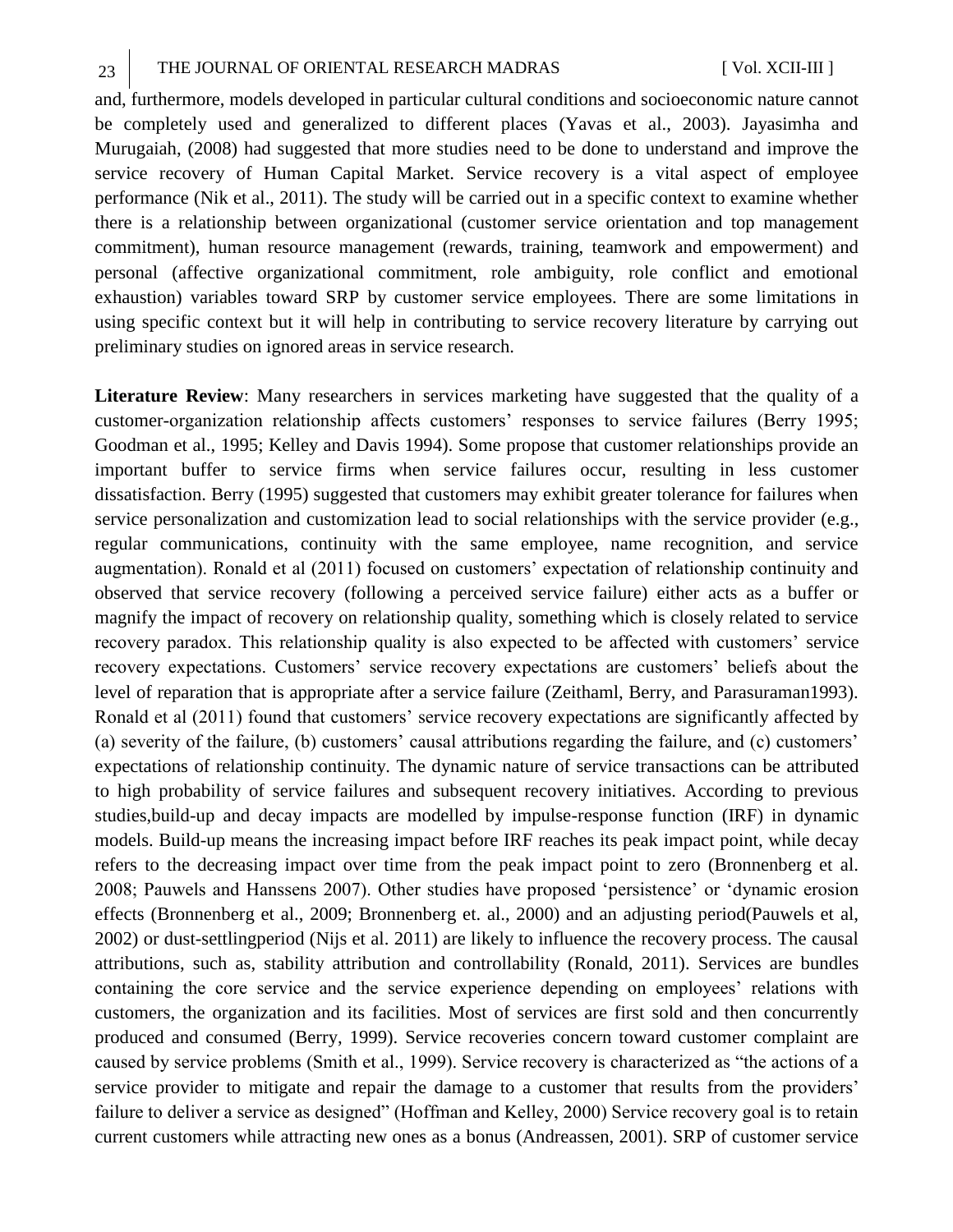employees refers to the personal evaluations of the service that he or she delivers to customers. SRP defined by Ashill et al. (2005) as the understanding of employees' capability and actions in solving service failure to customer satisfaction According to Hui (2007), SRP consists of three features, namely, performance of customer service employees, particular types of employee behaviors and a multidimensional construct. SRP refers to particular types of employee behaviors. This conceptualization of SRP is consistent with the general approach of defining performance as employee behaviors that are relevant to organizational goals (Motowidlo, 2003) and with the view of customer service performance as "an employee performing specific behaviors in particular ways to increase customer perceptions of service" (Ryan and Ployhart, 2003, p. 380). SRP, thus, is differentiated from its results; SRP focuses on what employees do and say in handling customer complaints, whereas results of SRP refer to customer perceptual, affective, intentional and behavioral outcomes that may be influenced by SRP, such as customer satisfaction and repurchase intent. Defining SRP as behaviors has two conceptual and practical advantages (Motowidlo, 2003). First, results may be influenced by factors that are beyond the employee's control; thus, equating performance to behaviors is less contaminated by situational constraints and opportunities. Second, employee behaviors are more amenable to intervention than is the outcome of the behaviors, thus allowing researchers to apply most fruitful psychological principles to managing SRP behaviors. SRP is a multidimensional construct. Prior studies have examined in isolation different types of recovery efforts following service failures, including reimbursement refund, replacement, repair, extra compensation, correction, apology, assuming responsibility, timing–speed, explanation– causal account, politeness, empathy and effort (Sparks and McColl-Kennedy, 2001; Tax et al., 1998). To provide a unified framework of SRP, the current study integrates this literature to examine these key recovery behaviors simultaneously and categorize them into five dimensions, including making an apology, problem-solving, being courteous, providing an explanation and prompt handling. Providing extra compensation to the customers has been identified as another important service recovery strategy (Smith et al., 1999; Tax et al., 1998). However, whether an employee is able to offer extra compensation depends on the company's policy, and thus may be beyond the direct control of the employee. Types of employees' behavior studied byHui (2007) such as making an apology, problemsolving, being courteous, providing an explanation and prompt handling was found positively affected customer satisfaction and customer repurchase intention through customer-perceived justice as mediator.

## **Objectives of The Study:**

1. To Study the impact of Service Recovery Strategies on Service Recovery in Human Capital Market

2. To Identify the factors that are of High Impact in Service Recovery.

## **Identified Variables:**

Quality of Past Service Experience, Customer's Expectations of Relationship Continuity, Attribution of Stability, Communication.

## **Hypothesis:**

H1. Quality of Past Service Experience are positively related to SRP

H2. Customer's Expectations of Relationship Continuity is positively related to SRP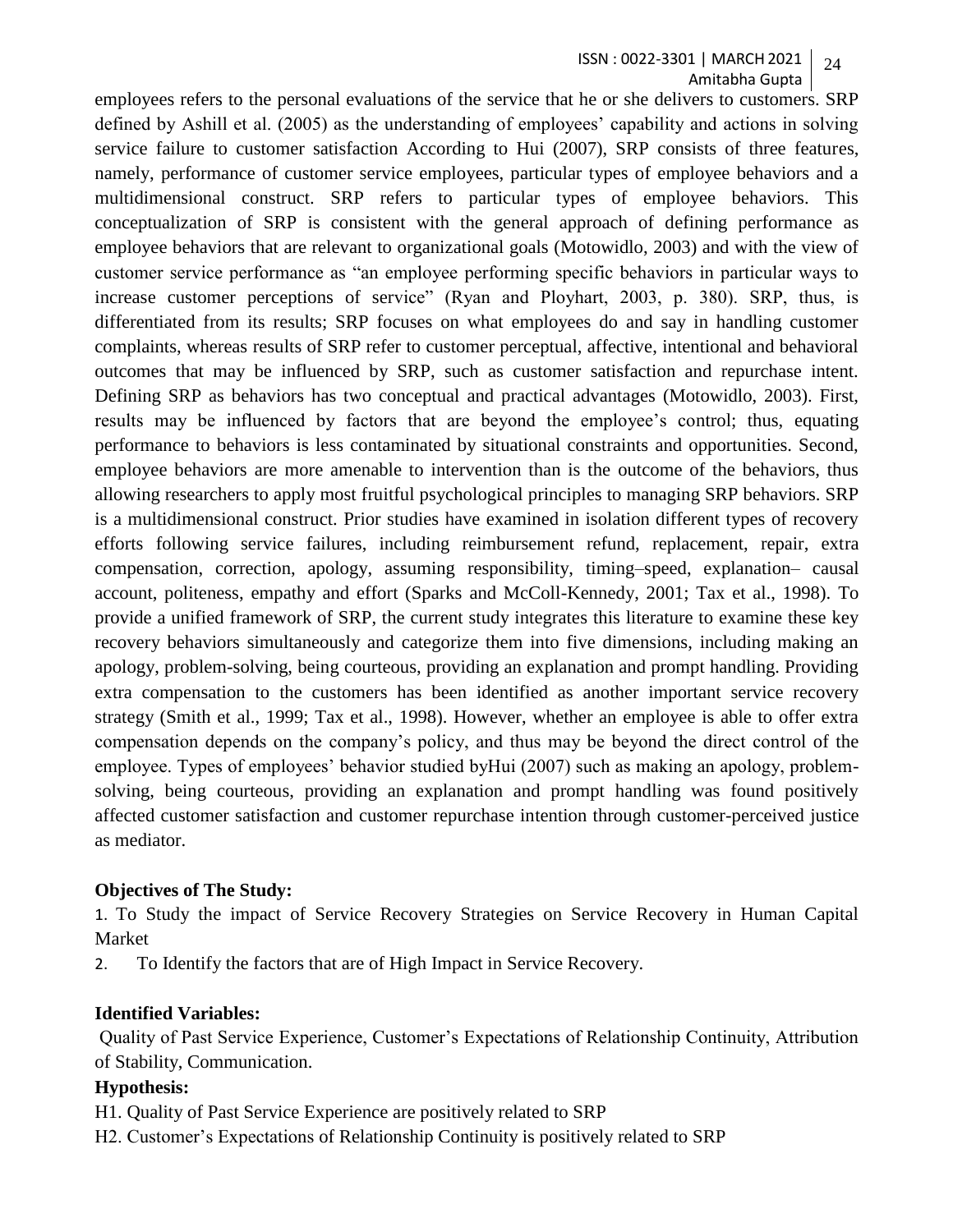H3. Attribution of Stability is positively related to SRP. H4. Communication is positively related to SRP **Sample Size**: 67 ( 47 Service Providers and 20 Clients) **Reliability:**  *Client:* 

# **Reliability Statistics**

| Cronbach's | N of         |
|------------|--------------|
| Alpha      | <b>Items</b> |
| 0.820      | 50           |

*Service Providers*:

| <b>Reliability Statistics</b> |  |
|-------------------------------|--|
|-------------------------------|--|

| Cronbach's | N of  |
|------------|-------|
| Alpha      | Items |
| 0.859      | 23    |

# **Rotated Component Matrixa,b**

|                                                                                                                                                                                | Component |                |       |                |
|--------------------------------------------------------------------------------------------------------------------------------------------------------------------------------|-----------|----------------|-------|----------------|
|                                                                                                                                                                                | 1         | $\mathfrak{2}$ | 3     | $\overline{4}$ |
| (Quality of Past Service Experience): Satisfactory Past Service<br>Experience help to recover any Service Failure                                                              | 0.065     | 0.632          | 0.315 | 0.084          |
| (Quality of Past Service Experience): Efforts of the Service<br>Providers to Recover Service Failure is a positive factor to<br>manage future Service Failure                  | 0.286     | 0.745          | 0.047 | 0.302          |
| (Quality of Past Service Experience): Rewards for past Service<br>Failure have a positive effect on the future Service Failure                                                 | 0.028     | 0.489          | 0.172 | 0.792          |
| (Customers Expectations of Relationship Continuity): Quality<br>Employee Training Service Recovery Initiatives have a positive<br>effect on future Service Failure Recovery.   | 0.367     | 0.723          | 0.323 | 0.026          |
| (Customers Expectations of Relationship Continuity): Employee<br>Empowerment in handling Service Failure have a positive impact<br>on the Recovery of Future Service Failure.  | 0.715     | 0.435          | 0.175 | 0.160          |
| (Customers Expectations of Relationship Continuity): A Well<br>Defined and Trained Service Recovery Team always plays an<br>important role in handling future Service Failure. | 0.737     | 0.559          | 0.005 | 0.012          |
| (Attribution of Stability): Consistent Efforts from the Service<br>Providers to handle Service Failure create a Sense of Stability in<br>the mind of the Clients.              | 0.300     | 0.684          | 0.163 | 0.125          |
| (Attribution of Stability): Service Continuity even in Case of<br>Service Failure give the Clients a sense of Stability                                                        | 0.344     | 0.154          | 0.716 | 0.094          |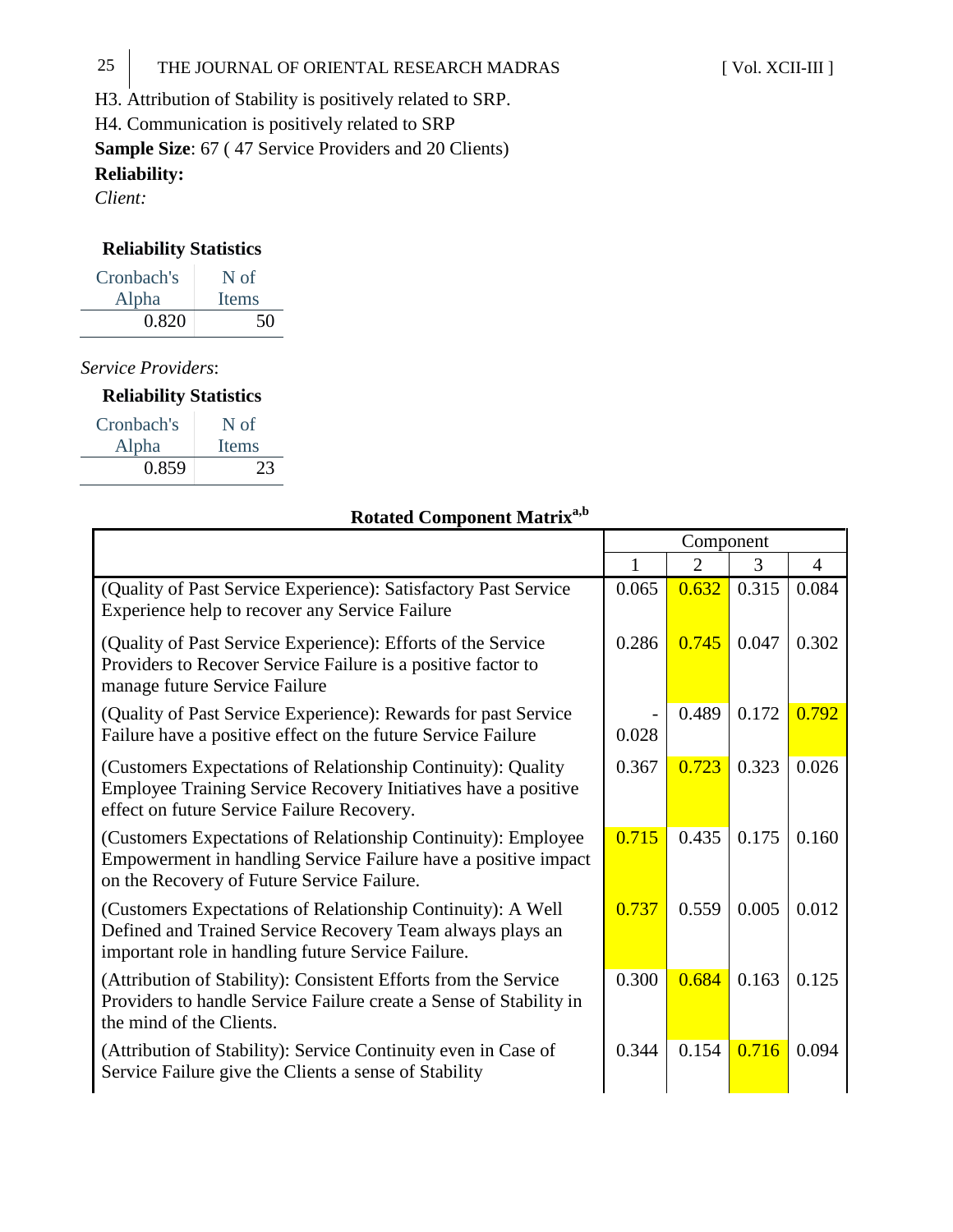| ISSN: 0022-3301   MARCH 2021<br>Amitabha Gupta                                                                                                                                                                |       |       |       |       |
|---------------------------------------------------------------------------------------------------------------------------------------------------------------------------------------------------------------|-------|-------|-------|-------|
| (Attribution of Control-ability): If Clients have a perceived<br>Control over the situation during a Service Failure then it has a<br>positive impact on the future service failure recovery.                 | 0.343 | 0.042 | 0.108 | 0.855 |
| (Attribution of Control-ability): Positive Behavioral Intentions of<br>the Service Providers During Service Failure Recovery Initiative<br>plays an important role future service failure recovery            | 0.751 | 0.284 | 0.036 | 0.404 |
| (Attribution of Control-ability): If the Clients have direct control<br>through Technological Platforms during Service Failure<br>Recovery Process that will have positive impact future similar<br>instances | 0.014 | 0.426 | 0.723 | 0.182 |
| (Compensation): Strategic Compensation to the clients during an<br>Service Failure have a positive impact in maintaining Loyalty of<br>the Clients.                                                           | 0.784 | 0.343 | 0.165 | 0.145 |
| (Compensation): Appropriate Compensation can ensure Service<br>Continuity during any Service Failure                                                                                                          | 0.549 | 0.434 | 0.524 | 0.068 |
| (Compensation): Compensation has a positive impact on any<br><b>Service Recovery Initiatives</b>                                                                                                              | 0.625 | 0.067 | 0.438 | 0.358 |
| (Communication): Proper Candid Communication during any<br>service failure can maintain trust among the Clients                                                                                               | 0.596 | 0.308 | 0.504 | 0.007 |
| (Communication): Involving Clients in the Recovery Process can<br>have a positive effects during Future Service Failure Situations.                                                                           | 0.697 | 0.051 | 0.311 | 0.110 |
| (Communication): Recovery Process Communication in every<br>stages can help to maintain client's loyalty during any Service<br>Failure                                                                        | 0.893 | 0.168 | 0.101 | 0.046 |
| Extraction Method: Principal Component Analysis                                                                                                                                                               |       |       |       |       |

Extraction Method: Principal Component Analysis. Rotation Method: Varimax with Kaiser Normalization. **a. GROUP = CLIENT**

|                                                                                                                                                                                        | Component |            |       |       |       |       |
|----------------------------------------------------------------------------------------------------------------------------------------------------------------------------------------|-----------|------------|-------|-------|-------|-------|
|                                                                                                                                                                                        |           | 2          | 3     | 4     | 5     | 6     |
| (Quality of Past Service Experience): Satisfactory<br>Past Service Experience help to recover any<br><b>Service Failure</b>                                                            | 0.381     | 0.288      | 0.095 | 0.005 | 0.739 | 0.066 |
| (Quality of Past Service Experience): Efforts of the<br>Service Providers to Recover Service Failure is a<br>positive factor to manage future Service Failure                          | 0.784     | 0.047      | 0.078 | 0.430 | 0.195 | 0.035 |
| (Quality of Past Service Experience): Rewards for<br>past Service Failure have a positive effect on the<br>future Service Failure                                                      | 0.894     | -<br>0.086 | 0.105 | 0.272 | 0.073 | 0.224 |
| (Customers Expectations of Relationship)<br><b>Continuity: Quality Employee Training Service</b><br>Recovery Initiatives have a positive effect on<br>future Service Failure Recovery. | 0.866     | 0.083      | 0.044 | 0.372 | 0.048 | 0.160 |

# **Rotated Component Matrixa,b**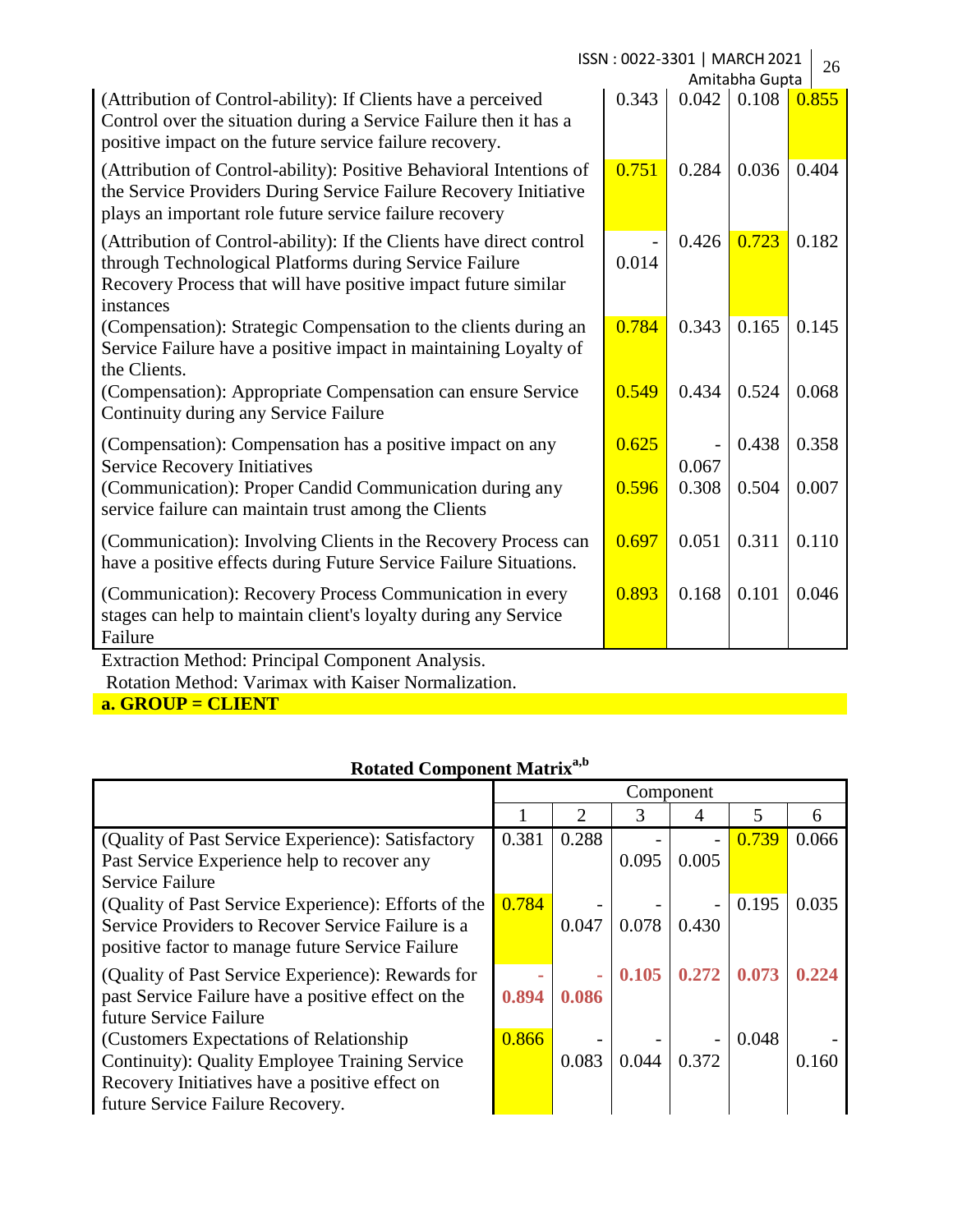| 27 | THE JOURNAL OF ORIENTAL RESEARCH MADRAS |
|----|-----------------------------------------|

[ Vol. XCII-III ]

| (Customers Expectations of Relationship)                                             | 0.394 |
|--------------------------------------------------------------------------------------|-------|
| Continuity): Employee Empowerment in handling                                        |       |
| Service Failure have a positive impact on the<br>Recovery of Future Service Failure. |       |
| (Customers Expectations of Relationship                                              |       |
| Continuity): A Well Defined and Trained Service                                      | 0.451 |
| Recovery Team always plays an important role in                                      |       |
| handling future Service Failure.                                                     |       |
| (Attribution of Stability): Consistent Efforts from                                  | 0.226 |
| the Service Providers to handle Service Failure                                      |       |
| create a Sense of Stability in the mind of the                                       |       |
| Clients.                                                                             |       |
| (Attribution of Stability): Service Continuity even                                  |       |
| in Case of Service Failure give the Clients a sense                                  | 0.566 |
| of Stability                                                                         |       |
| (Attribution of Control-ability): If Clients have a                                  |       |
| perceived Control over the situation during a                                        | 0.072 |
| Service Failure then it has a positive impact on the                                 |       |
| future service failure recovery.                                                     |       |
| (Attribution of Control-ability): Positive                                           |       |
| Behavioral Intentions of the Service Providers                                       | 0.298 |
| During Service Failure Recovery Initiative plays                                     |       |
| an important role future service failure recovery                                    |       |
| (Attribution of Control-ability): If the Clients have                                |       |
| direct control through Technological Platforms                                       | 0.325 |
| during Service Failure Recovery Process that will                                    |       |
| have positive impact future similar instances                                        |       |
| (Compensation): Strategic Compensation to the                                        | 0.698 |
| clients during an Service Failure have a positive                                    |       |
| impact in maintaining Loyalty of the Clients.                                        |       |
| (Compensation): Appropriate Compensation can                                         | 0.001 |
| ensure Service Continuity during any Service                                         |       |
| Failure                                                                              |       |
| (Compensation): Compensation has a positive                                          |       |
| impact on any Service Recovery Initiatives                                           | 0.126 |
| (Communication): Proper Candid Communication                                         |       |
| during any service failure can maintain trust                                        | 0.006 |
| among the Clients                                                                    |       |
| (Communication): Involving Clients in the                                            |       |
| Recovery Process can have a positive effects                                         | 0.034 |
| during Future Service Failure Situations.                                            |       |
| (Communication): Recovery Process                                                    | 0.174 |
| Communication in every stages can help to                                            |       |
| maintain client's loyalty during any Service Failure                                 |       |

**0.394 0.298 - 0.084 - 0.057 - 0.721 - 0.413 - 0.451 - 0.572 - 0.285 - 0.068 - 0.268 0.279**  $6 \mid 0.226 \mid 0.254 \mid$  -0.010 0.793 0.240 **- 0.566 0.386 0.170 0.042 - 0.227 - 0.015** -  $\overline{2}$  $0.044$ 0.034 - 0.036 - 0.010 0.943 -  $\overline{3}$  $0.021 \mid 0.133 \mid 0.867 \mid 0.088 \mid 0.045$ -  $\overline{5}$ 0.069 - 0.066 0.899 0.041 - 0.073  $0.134 \mid 0.333 \mid 0.025 \mid 0.175 \mid 0.427$  $0.603$  -0.661  $0.083$  -0.001 0.384 -  $\mathfrak{h}$ - 0.261  $0.938$  -0.065  $0.032$ 0.047 -  $\mathfrak{S}$  $0.217$  0.907 0.195 0.118 0.122 -  $\overline{1}$  $0.897$  -0.092  $0.297 \mid 0.069$ 0.007 **0.174 - 0.774 0.122 0.382 - 0.206 - 0.112**

Extraction Method: Principal Component Analysis. Rotation Method: Varimax with Kaiser Normalization.

**a. GROUP = SERVICE PROVIDER**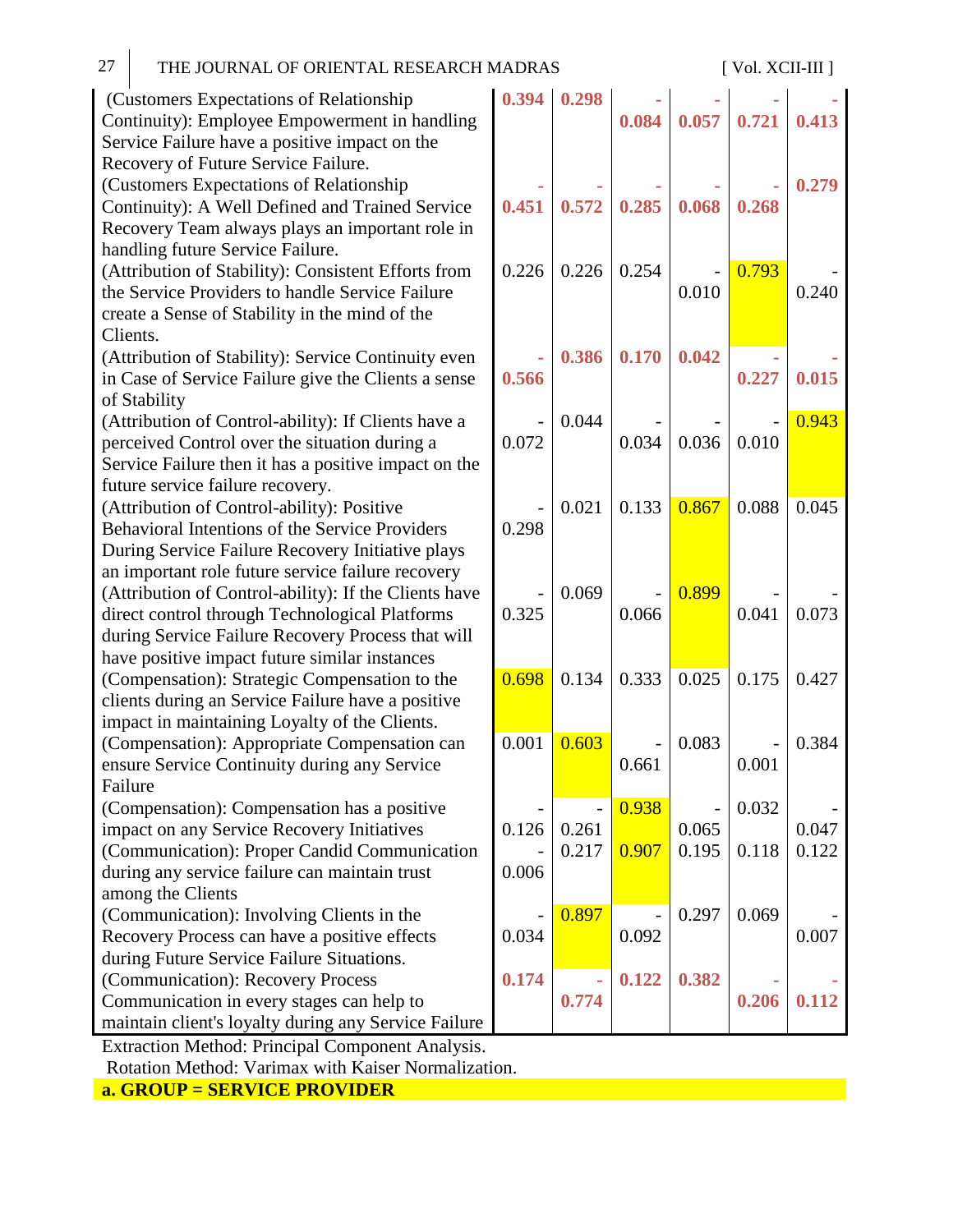|                                                                                                                                                                                                                     | Mean          |                                   |       |            |                 |
|---------------------------------------------------------------------------------------------------------------------------------------------------------------------------------------------------------------------|---------------|-----------------------------------|-------|------------|-----------------|
|                                                                                                                                                                                                                     |               | <b>GROUP</b>                      |       |            |                 |
|                                                                                                                                                                                                                     | <b>CLIENT</b> | <b>SERVICE</b><br><b>PROVIDER</b> | Total | p<br>Value | Significance    |
| (Quality of Past<br>Service<br>Experience):<br><b>Satisfactory Past</b><br>Service<br>Experience help to<br>recover any<br><b>Service Failure</b>                                                                   | 4.11          | 3.85                              | 4.03  | 0.154      | Not Significant |
| (Quality of Past)<br>Service<br>Experience):<br>Efforts of the<br><b>Service Providers</b><br>to Recover Service<br>Failure is a<br>positive factor to<br>manage future<br><b>Service Failure</b>                   | 4.11          | 4.05                              | 4.09  | 0.744      | Not Significant |
| (Quality of Past<br>Service<br>Experience):<br>Rewards for past<br><b>Service Failure</b><br>have a positive<br>effect on the future<br><b>Service Failure</b>                                                      | 3.80          | 3.65                              | 3.76  | 0.429      | Not Significant |
| (Customers)<br>Expectations of<br>Relationship<br>Continuity):<br><b>Quality Employee</b><br><b>Training Service</b><br>Recovery<br>Initiatives have a<br>positive effect on<br>future Service<br>Failure Recovery. | 4.11          | 4.35                              | 4.18  | 0.293      | Not Significant |
| (Customers<br>Expectations of<br>Relationship<br>Continuity):<br>Employee<br>Empowerment in<br>handling Service                                                                                                     | 3.94          | 3.25                              | 3.73  | 0.008      | Significant     |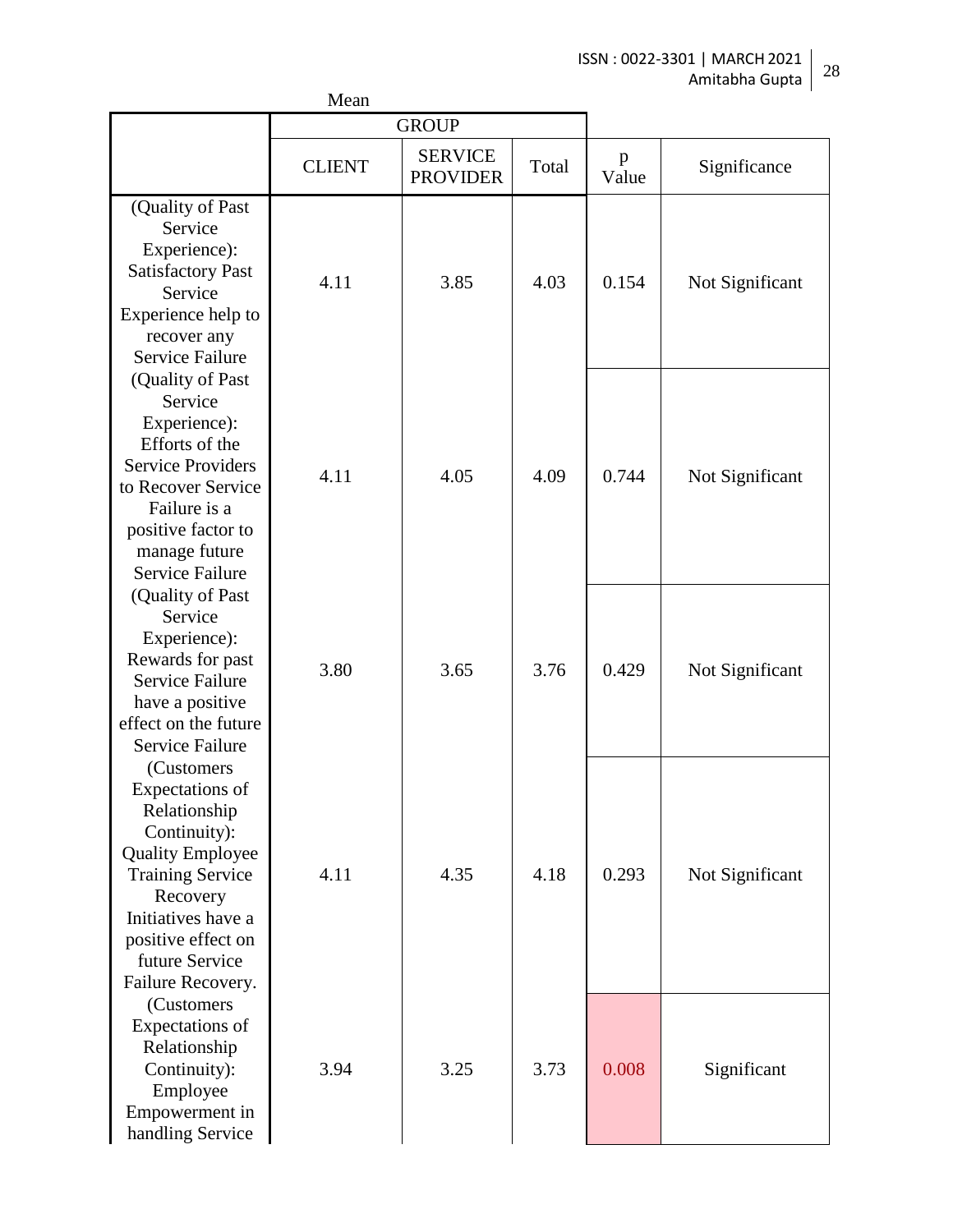| 29<br>THE JOURNAL OF ORIENTAL RESEARCH MADRAS                                                                                                                                                                         | [ Vol. XCII-III ] |      |      |       |                 |
|-----------------------------------------------------------------------------------------------------------------------------------------------------------------------------------------------------------------------|-------------------|------|------|-------|-----------------|
| Failure have a<br>positive impact on<br>the Recovery of<br><b>Future Service</b><br>Failure.                                                                                                                          |                   |      |      |       |                 |
| (Customers<br>Expectations of<br>Relationship<br>Continuity): A<br>Well Defined and<br><b>Trained Service</b><br><b>Recovery Team</b><br>always plays an<br>important role in<br>handling future<br>Service Failure.  | 4.26              | 3.80 | 4.12 | 0.136 | Not Significant |
| (Attribution of<br>Stability):<br><b>Consistent Efforts</b><br>from the Service<br>Providers to<br>handle Service<br>Failure create a<br>Sense of Stability<br>in the mind of the<br>Clients.                         | 4.04              | 4.05 | 4.04 | 0.954 | Not Significant |
| (Attribution of<br>Stability): Service<br>Continuity even in<br>Case of Service<br>Failure give the<br>Clients a sense of<br>Stability                                                                                | 3.93              | 3.25 | 3.73 | 0.009 | Significant     |
| (Attribution of<br>Control-ability): If<br>Clients have a<br>perceived Control<br>over the situation<br>during a Service<br>Failure then it has<br>a positive impact<br>on the future<br>service failure<br>recovery. | 3.57              | 3.25 | 3.48 | 0.277 | Not Significant |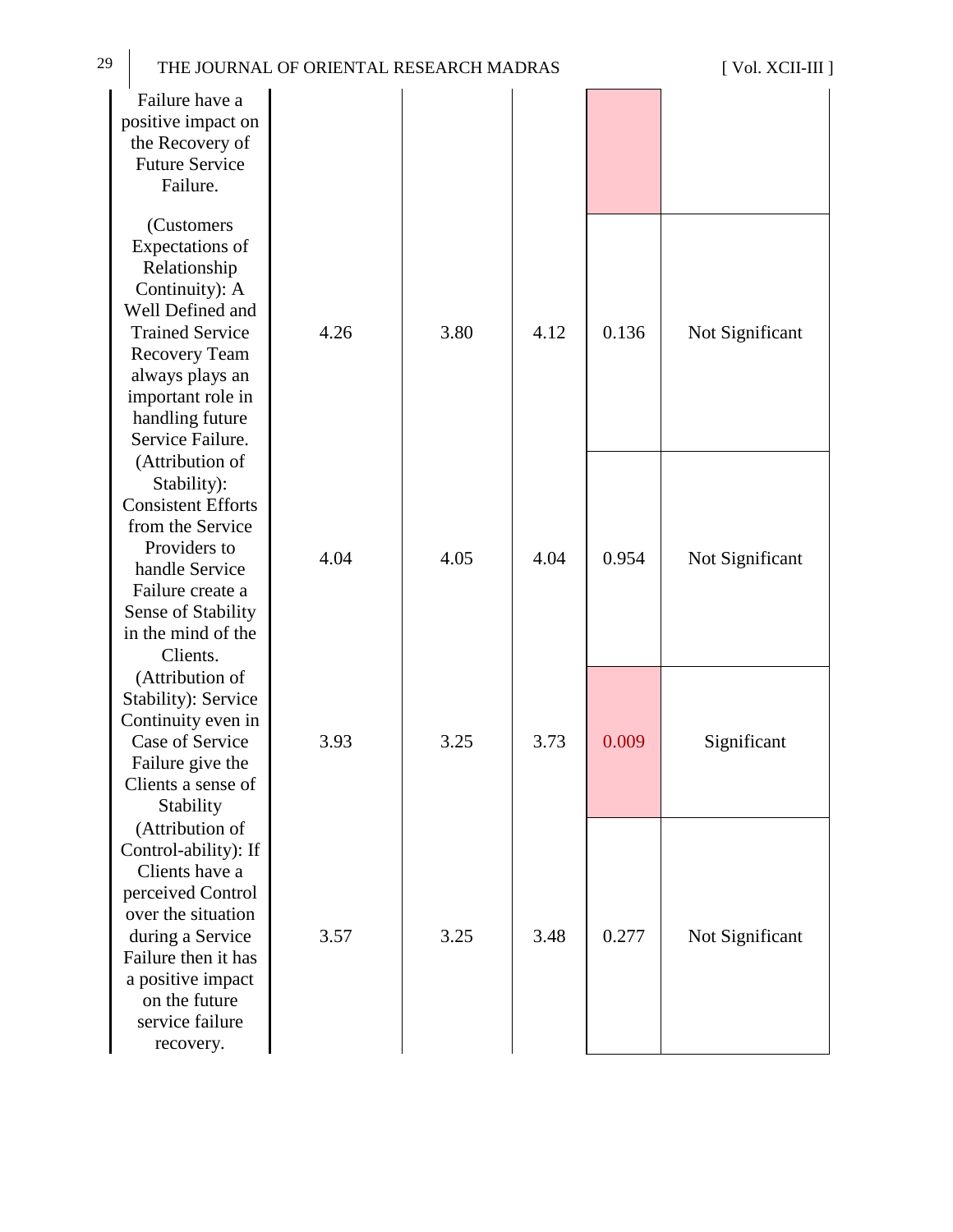|                                                                                                                                                                                                                                                        |      |      |      |       | ISSN: 0022-3301   MARCH 2021<br>30<br>Amitabha Gupta |
|--------------------------------------------------------------------------------------------------------------------------------------------------------------------------------------------------------------------------------------------------------|------|------|------|-------|------------------------------------------------------|
| (Attribution of<br>Control-ability):<br>Positive<br>Behavioral<br>Intentions of the<br><b>Service Providers</b><br>During Service<br><b>Failure Recovery</b><br>Initiative plays an<br>important role<br>future service<br>failure recovery            | 4.04 | 3.40 | 3.85 | 0.016 | Significant                                          |
| (Attribution of<br>Control-ability): If<br>the Clients have<br>direct control<br>through<br>Technological<br>Platforms during<br><b>Service Failure</b><br><b>Recovery Process</b><br>that will have<br>positive impact<br>future similar<br>instances | 4.13 | 3.35 | 3.90 | 0.014 | Significant                                          |
| (Compensation):<br>Strategic<br>Compensation to<br>the clients during<br>an Service Failure<br>have a positive<br>impact in<br>maintaining<br>Loyalty of the<br>Clients.                                                                               | 4.09 | 3.75 | 3.99 | 0.358 | Not Significant                                      |
| (Compensation):<br>Appropriate<br>Compensation can<br>ensure Service<br>Continuity during<br>any Service<br>Failure                                                                                                                                    | 4.11 | 4.20 | 4.13 | 0.392 | Not Significant                                      |
| (Compensation):<br>Compensation has<br>a positive impact<br>on any Service<br>Recovery<br>Initiatives                                                                                                                                                  | 3.94 | 3.90 | 3.93 | 0.696 | Not Significant                                      |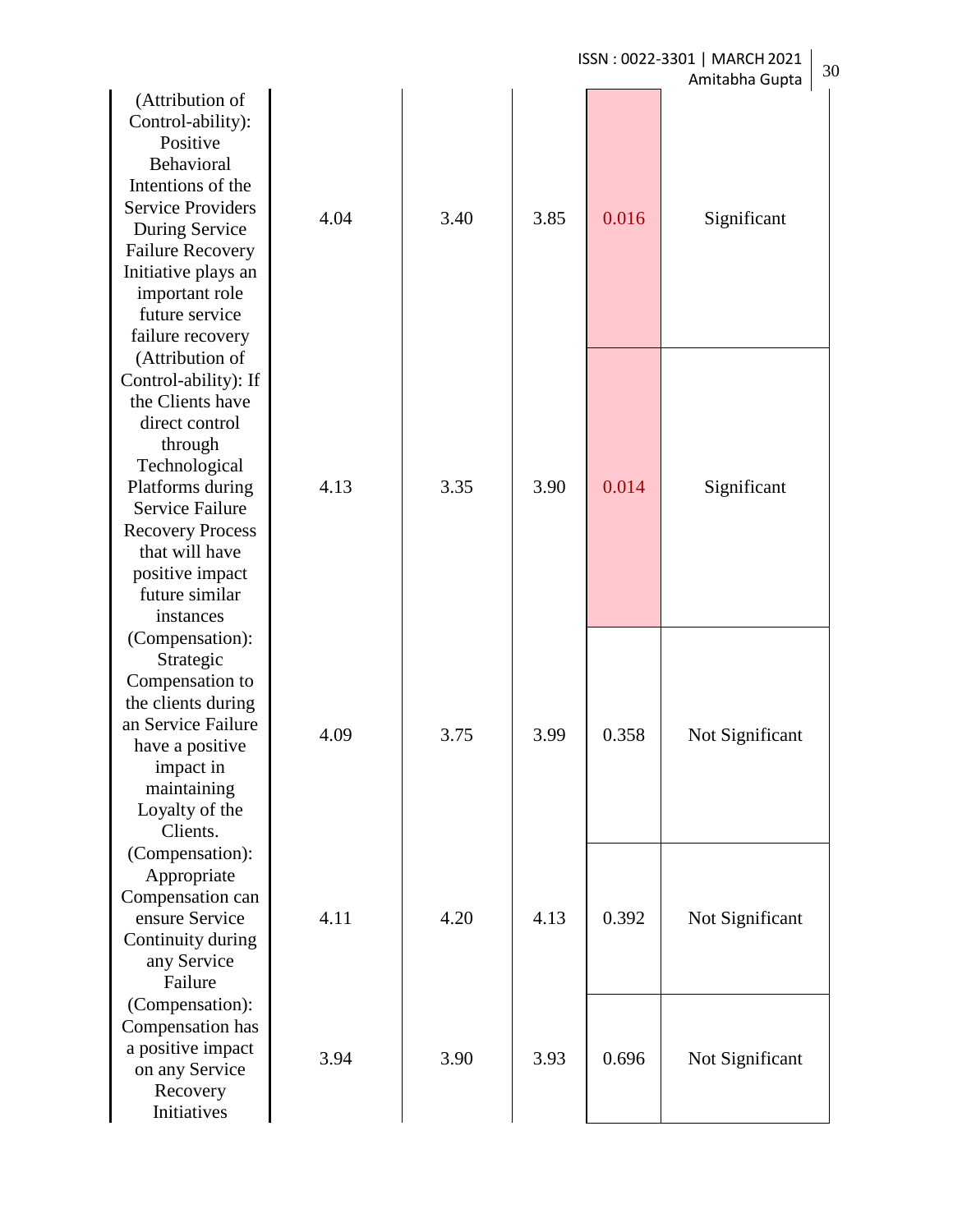| 31 | THE JOURNAL OF ORIENTAL RESEARCH MADRAS                                                                                                                             |      |      |      |       | [ Vol. XCII-III ] |
|----|---------------------------------------------------------------------------------------------------------------------------------------------------------------------|------|------|------|-------|-------------------|
|    | (Communication):<br>Proper Candid<br>Communication<br>during any service<br>failure can<br>maintain trust<br>among the Clients                                      | 4.19 | 2.70 | 3.75 | 0.000 | Significant       |
|    | (Communication):<br><b>Involving Clients</b><br>in the Recovery<br>Process can have a<br>positive effects<br>during Future<br><b>Service Failure</b><br>Situations. | 3.89 | 4.67 | 4.11 | 0.007 | Significant       |
|    | (Communication):<br><b>Recovery Process</b><br>Communication in<br>every stages can<br>help to maintain<br>client's loyalty<br>during any Service<br>Failure        | 4.21 | 3.30 | 3.94 | 0.000 | Significant       |

## **Interpretation:**

- 1. Employee Empowerment in handling Service Failure have a positive impact on the Recovery of Future Service Failure is significant.
- 2. Communication in every stages can help to maintain client's loyalty during any Service Failure is significant.
- 3. Proper Candid Communication during any service failure can maintain trust among the Clients is significant.
- 4. If the Clients have direct control through Technological Platforms during Service Failure Recovery Process that will have positive impact future similar instances is significant
- 5. Positive Behavioral Intentions of the Service Providers During Service Failure Recovery Initiative plays an important role future service failure recovery is significant
- 6. Service Continuity even in Case of Service Failure give the Clients a sense of Stability is significant
- 7. Employee Empowerment in handling Service Failure have a positive impact on the Recovery of Future Service Failure. Is significant.

**Conclusion:** Service transactions are typified with uncertainty and risk. This triggers a risk-aversion attitude in both buyer and seller which makes the dyad extremely complex to interpret. The quantum of non-monitory cost involved in accessing services makes it a lesser switch-prone industry and hence the relationship inertia sets in. But, unlike product market, the relationship in service market is multilayered. Research, thus far, has only focused on a static layer of relationship with an assumption that service transactions are successful at every instance. But given the high probability of failure due to unpredictable and non-standardized human interactions, the relationships are expected to be dynamic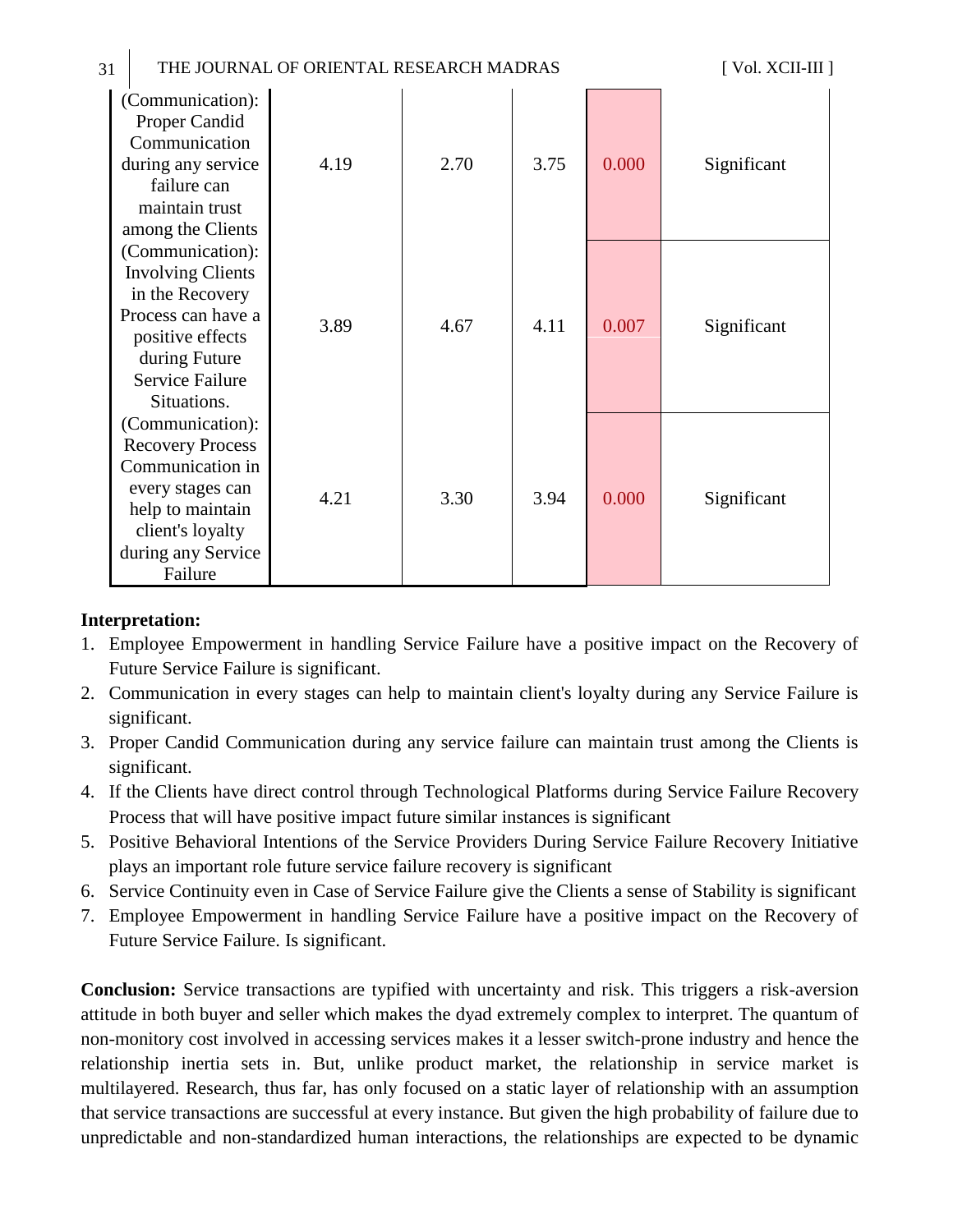ISSN : 0022-3301 | MARCH2021 32

Amitabha Gupta

with recovery initiatives apprehended to inflict a major buffering or a magnifying impact on the quality of relationship.

H1. Quality of Past Service Experience are positively related to SRP is rejected as this factors is not found significant.

H2. Customer's Expectations of Relationship Continuity is positively related to SRP is accepted as Customer's Expectations of Relationship Continuity is important factor for Service Recovery in Human Capital Market.

H3. Attribution of Stability is positively related to SRP is accepted.

H4. Communication is positively related to SRP is accepted.

Service providers can use more of Customer's Expectations about Relationship Continuity as a Service Recovery Strategies. Business Stability also act as Service Recovery Strategy in Human Capital Market. Clear and Candid Communication always play a very important role in service recovery in Human Capital Market.

## **References**

Anderson, J. C.& Narus, J. A. (1990). A model of distributor firm and manufacturer firm working partnerships. *Journal of Marketing, 54*(1), 44-53.

Bejou, D., C. Ennew & A. Palmer (1998). Trust, Ethics and Relationship Satisfaction, *International Journal of Bank Marketing*, 16 (4), 170-75.

Bejou, D., B. Wray, & T. Ingram (1996). Determinants of Relationship Quality: An Artificial Neural Network Analysis. *Journal of Business Research*, 36, 137-43.

Berry, L. L. (1995). Relationship Marketing of Services—Growing Interest, Emerging Perspectives. *Journal of the Academy of Marketing Science*, 23 (4), 236-245.

Boles, J. S., Barksdale, H. C.&Johnson, J. (1997). Business Relationships: an examination of the effects of buyer-salesperson relationships on customer retention and willingness to refer and recommend. *Journal of Business & Industrial Marketing*, 12(3/4), 253-65.

Bronnenberg, B. J., Dhar, S. K., &Dube´, J. P. (2009). Brand History, Geography, and the Persistence of Brand Shares. *Journal of Political Economy*, 117 (1), 87-115.

Bronnenberg, B. J, DubO<sup>\*</sup>, J. P., Mela,C.,Albuquerque, F P., T. Erdem,B., Gordon, D. Hanssens, G. Hitsch, H. Hong, & B. Sun (2008). Measuring long-run marketing effects and their implications for long-run marketing decisions. *Marketing Letters*, 19 (3), 367-382.

Bronnenberg, B. J, Mahajan,V. &Vanhonacker,W. R. (2000). The Emergenceof Market Structure in New Repeat-purchase Categories:The Interplay of Market Share and Retailer Distribution. *Journal of Marketing Research*, 37 (1), 16-31.

Cannon J.P. &Homburg, C. (2001). Buyer–supplier relationships and customer firm costs. *Journal of Marketing*, 65(Jan):29– 43.

Crosby, L., Evans,K. and Cowles,D. (1990). Relationship Quality in Services Selling: An Interpersonal Influence Perspective. *Journal of Marketing,* 54 (July), 68-81.

Day, G. S. (2003).Creating a superior customer-relating capability. *Sloan Management Review*, 44 (3), 77-82.

Dorsch M.J, Swanson S.R, Kelley S.W. (1998). The role of relationship quality in the stratification of vendors as perceived by customers. *Journal of Academy of Marketing Science*, 26(2):128– 42.

Dwyer, P., H. Schurr, and S. Oh (1987).Developing Buyer-Seller Relationships, *Journal of Marketing*,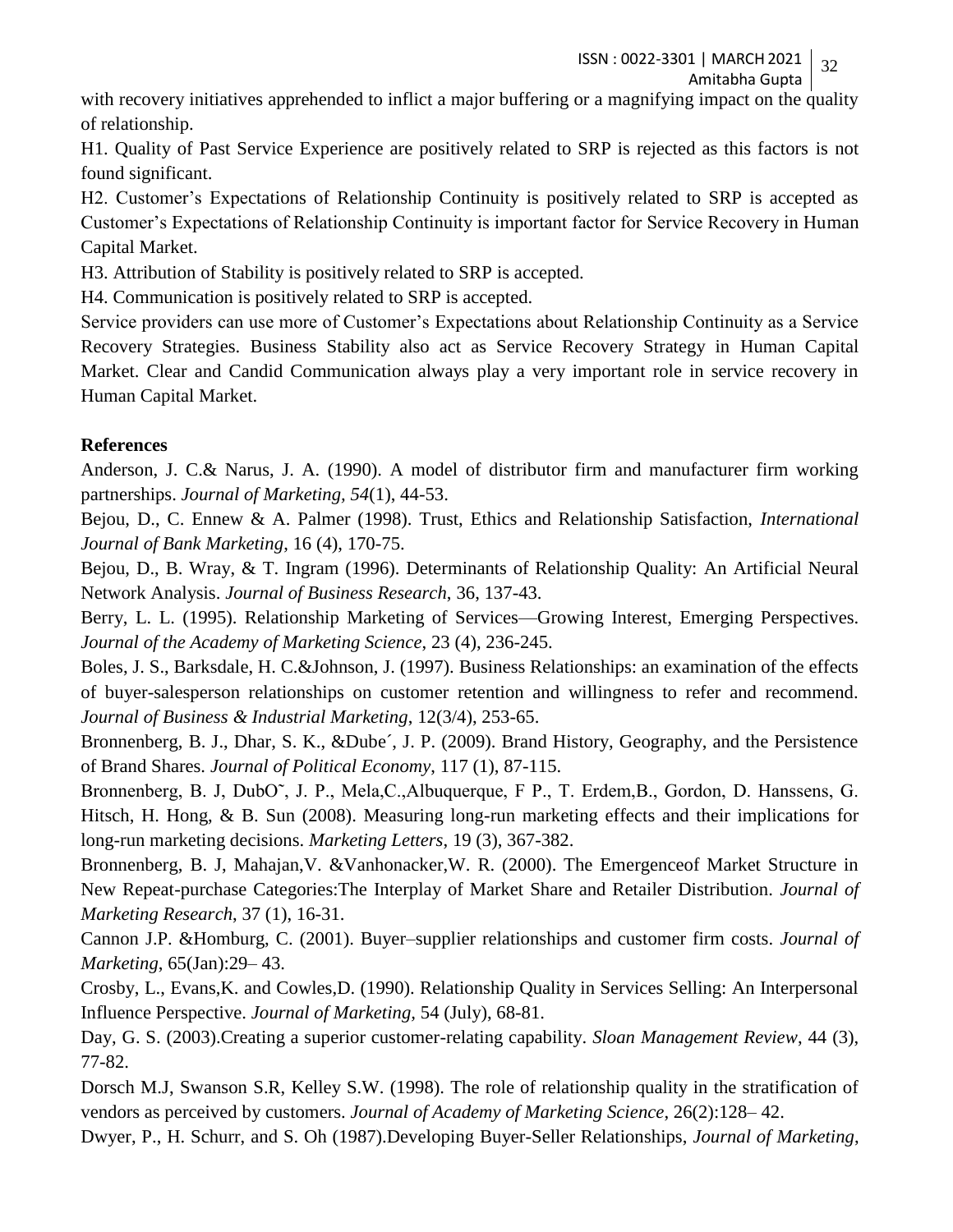51 (April), 11-27.

Geyskens, I., J., Steenkamp, E. M., & Kumar, N. (1998). Generalizations about trust in marketing channel relationships using meta-analysis. *International Journal of Research in Marketing,15*(3), 223- 248.

Goodwin, C. and I. Ross (1992). Consumer Responses to Service Failures: Influence of Procedural and Interactional Fairness Perceptions. *Journal of Business Research*, 25 (2), 149-163.

Grönroos, C. (2000). Service Management and Marketing: A Customer Relationship Management Approach (2nd ed.). Chichester: John Wiley & Sons.

Gümmesson, E. (1987).The New Marketing: Developing Long-Term Interactive Relationships. *Long Range Planning*, 20 (4), 10-20.

Gümmesson, E. (2002).Relationship Marketing in the New Economy. *Journal of Relationship Marketing*, 1 (1), 37-57.

Hennig-Thurau, T., M. F. Langer, and U. Hansen (2001).Modelling and Managing Student Loyalty: An Approach Based on the Concept of Relationship Quality. *Journal of Service Research*, 3 (4), 331-44.

Hernandez, J.M.C. & Santos, C. C. (2010).Development-based Trust: Proposing and Validating a New Trust Measurement Model for Buyer-Seller Relationships. *Brazilian Administration Review*, Vol.7, No.2, 172-197

Holmlund, M. and Jan-Ake Tornroos (1997).What are relationships in business networks? *Management Decision*, 35 (4), 304-09.

Huntley, J. (2006).Conceptualization and measurement of relationship quality: linking relationship quality to actual sales and recommendation intention. *Industrial Marketing Management*, 35, 703-14.

Ivens, B.S. and C. Pardo (2007).Are key account relationships different? Empirical results on supplier strategies and customer reactions. *Industrial Marketing Management*, 36,470-82.

Kelley, S.W., K. D. Hoffman, and M. A. Davis (1993).A Typology of Retail Failures and Recoveries. *Journal of Retailin*g, 69 (4),429-452.

Kempeners, M. (1995).Relationship Quality in Business-to-Business Relationships. *Proceedings of the 11th IMP Conference*, 3rd Vol., 1629-39.

Kingshott, R. P. J. (2006). The impact of psychological contracts upon trust and commitment within supplier-buyer relationships: a social exchange view. *Industrial Marketing Management, 35*(2), 724- 742.

Kumar N, Stern L, Achrol R. Assessing reseller performance from the perspective of the supplier. *Journal of Marketing Research* 1992; 29(5):238– 53.

Kumar N, Scheer L.K. &Steenkamp, J.E. (1995). The effects of supplier fairness on vulnerable resellers. *Journal of Marketing Research*, 32(1):5– 65.

Lages, C., Lages, C. R., & Lages, L. F. (2005). The RELQUAL scale: a measure of relationship quality in export market ventures. *Journal of Business Research, 58*(8), 1040-1048.

Lagace, R., R. Dahlstrom, and J. Gassenheimer (1991).The Relevance of EthicalSalesperson Behaviour on Relationship Quality: The Pharmaceutical Industry, *Journal of Personal Selling and Sales Management*, 4, 38-47.

Leuthesser, L. (1997), Supplier Relational Behaviour: An Empirical Assessment, *Industrial Marketing Management*, 26, 245-54.

MacMillan, K., K., Money, A., & Downing, S. (2005). Relationship marketing in the not-for-profit sector: an extension and application of the commitment-trust theory. *Journal of Business Research,*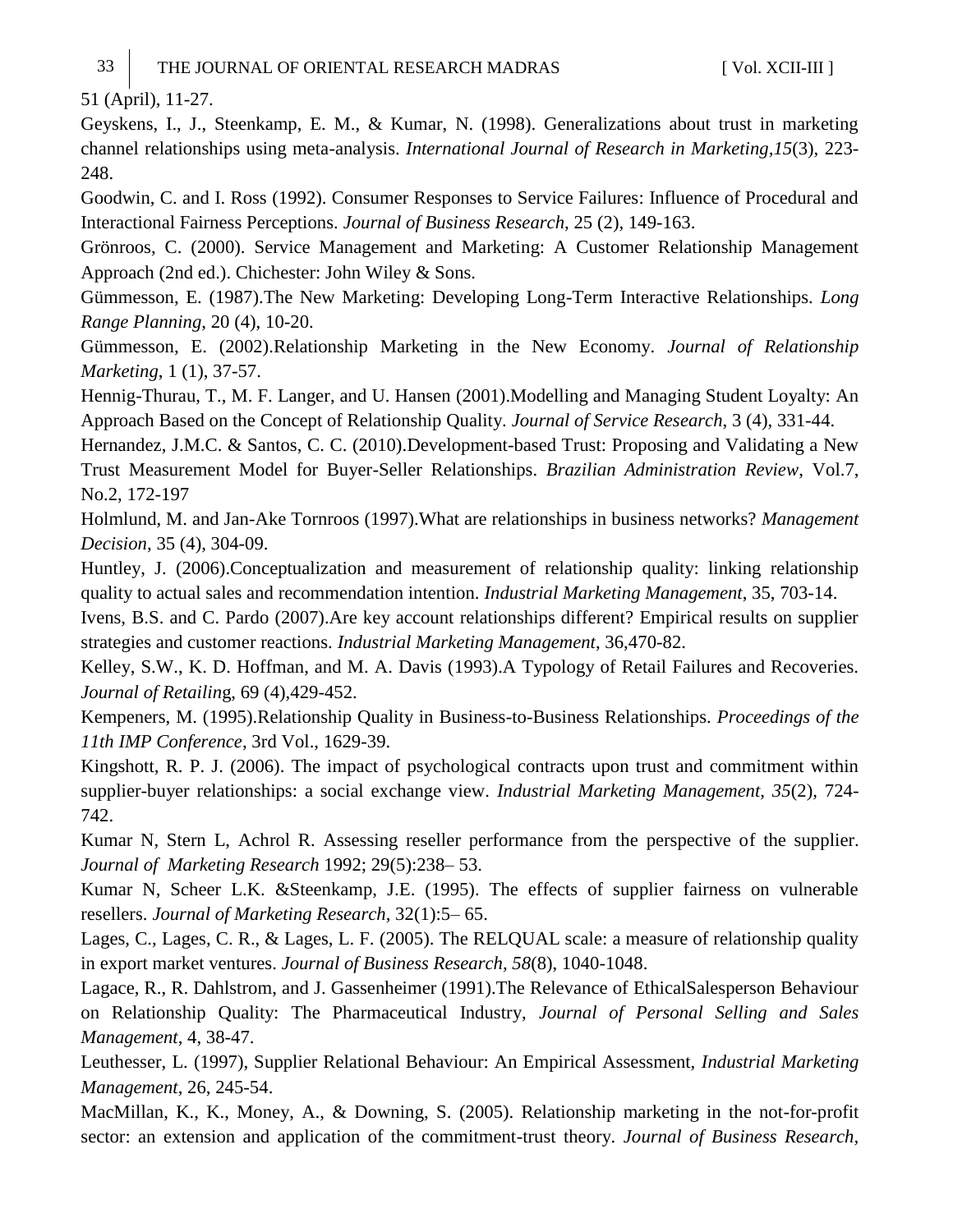*58*(6), 806-28.

Matsuno K., Mentzer JT., Rentz JO.( 2000). A refinement and validation of the MARKOR scale. *Journal of Academy of Marketing Sci*ence. 28(4):527– 39.

Menon A., Bharadwaj SG., Howell RD.( 1996). The quality and effectiveness of marketing strategy: effect of functional and dysfunctional conflict in intra organizational relationships. J Acad Mark Sci;24(Fall): 299– 313.

Menon, A., Bharadwaj, SG., Adidam, PT, Edison, SW.( 1999) Antecedents and consequences of marketing strategy making: a model and a test. *Journal of Marketing Research* ;63(Apr):18– 40.

McDonald, H., & Adam, S. (2003). A comparison of online and postal data collection methods in marketing research. *Marketing Intelligence and Planning, 21*(2), 85-95.

Morgan, RM., Hunt, SD.( 1994) The commitment–trust theory of relationship marketing. *Journal of Marketing Research*;58(3):20 –38.

Mohr, J., and Spekman, R(1994). Characteristics of Partnership Success: Partnership Attributes, Communication Behavior and Conflict Resolution Techniques. *Strategic Management Journal* 15, 135–152.

Naudé, P. and Buttle F. (2000). Assessing Relationship Quality. *Industrial Marketing Management*, 29, 351-61.

Nijs, V. R., S.Srinivasan S, and Pauwels K. H. (2007). *Retail-price Drivers and Retailer Profits. Marketing Science*, 26 (4), 473-487.

O'Malley, L. and C. Tynan (1999).The Utility of the Relationship Metaphor in Consumer Markets: A Critical Evaluation. Journal *of Marketing Management*, 15, 587-602.

O'Malley, L. and C. Tynan (2000).Relationship marketing in consumer markets: Rhetoricor reality?.*European Journal of Marketing*. 34 (7), 797-815.

Palmatier, R. W., R. P. Dant, D. Grewal, and K. R. Evans (2006).Factors Influencing the Effectiveness of Relationship Marketing: A Meta-Analysis. *Journal of Marketing*, 70 (4),136-53.

Parsons, A. (2002).What Determines Buyer-Seller Relationship Quality? An Investigation

from the Buyer's Perspective, *The Journal of Supply Chain Management (Spring)*, 4-12.

Payne, A., Christopher M., Clark M., Peck H. Relationship marketing—key concepts. Relationship marketing for competitive advantage: winning and keeping customers. Oxford: Butterworth; 1995.

Pauwels, K. &Hanssens D. M. (2007).Performance Regimes and Marketing Policy Shifts, *Marketing Scien*ce, 26 (3), 293-311.

Pauwels, K., D. M. Hanssens, & Siddarth S. (2002).The Long-term Effects of Price Promotions on Category Incidence, Brand Choice, and Purchase Quantity, *Journal of Marketing Research*, 39 (4), 421- 439.

Rauyruen, P. and K. Miller (2007).Relationship Quality as a Predictor of B2B Customer Loyalty. *Journal of Business Research*, 60, 21-31.

Reichheld, F. and W. Sasser (1990).Zero Defections: Quality Comes to Services. *Harvard Business Review* (Sep/Oct), 105-11.

Roberts, K., S. Varki, and R. Brodie (2003).Measuring the Quality of Relationships in Consumer Services: An Empirical Study, *European Journal of Marketing*, 37 (1/2), 169-96.

Ronald, L. H., Ganesan, S. & Klein, N. M. (2011). Service Failure and Recovery: The Impact of Relationship Factors on Customer Satisfaction, *Journal of Academy of Marketing Science*, 31(2), 127- 145